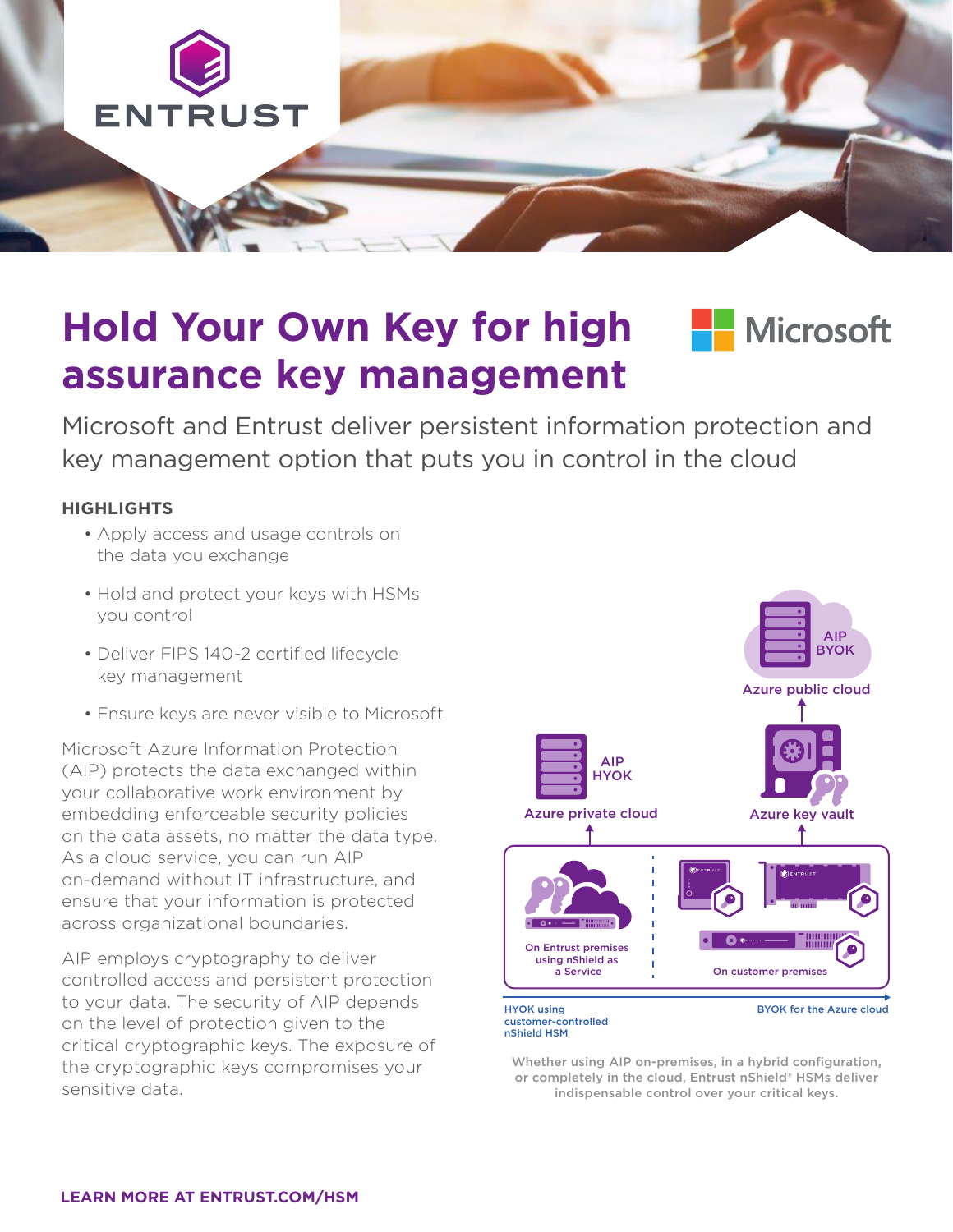## The challenge: highly sensitive data requires the cryptographic key to remain on-premises

While most content can be served by securely stored keys in Azure, some sensitive content can never be shared or transmitted outside your own security perimeter. The security for this sensitive content needs to be on-premises only, with very limited access and sharing.

To manage your most sensitive data within your own security perimeter, AIP offers the option of Hold Your Own Key (HYOK) that is enabled by an on-premises component, with key management provided through an Entrust hardware security module (HSM), which can be located on the customer premises or in the as a Service environment.

Entrust nShield® HSMs create a locked cage protecting your critical keys and enhancing the security of your sensitive data.

#### The solution: HYOK deployments with enhanced key control from Entrust

Entrust nShield HSMs create tight controls around the management and use of the cryptographic keys used in AIP deployments.

Entrust nShield HSMs provide you a hardware solution to protect your critical keys. nShield HSMs safeguards and manages the keys completely independent from the software environment, enabling you to hold and have complete control of your key.

Your key will be generated and managed inside the security boundary of your own nShield HSM, giving you the ability to protect your most sensitive data.

### Why use Entrust HSMs with AIP and HYOK

Entrust HSMs give you the flexibility to use AIP on your terms to match your data security needs - whether on-premises, in the cloud, or in a hybrid configuration. nShield HSMs:

- Secure the key within a FIPS 140-2 certified cryptographic boundary
- Employ robust access control mechanisms with enforced separation of duties, so the key is only used for its authorized purpose
- Ensure key availability using key management, storage, and redundancy features

If you plan to use Azure Key Vault to store your keys and use them with AIP, Entrust can also help you enhance the security of your keys. You can generate your keys using the nShield HSMs that you control, and securely transfer them to Azure Key Vault. The Bring Your Own Key (BYOK) capability puts you in control over your keys and the security of your data in the cloud.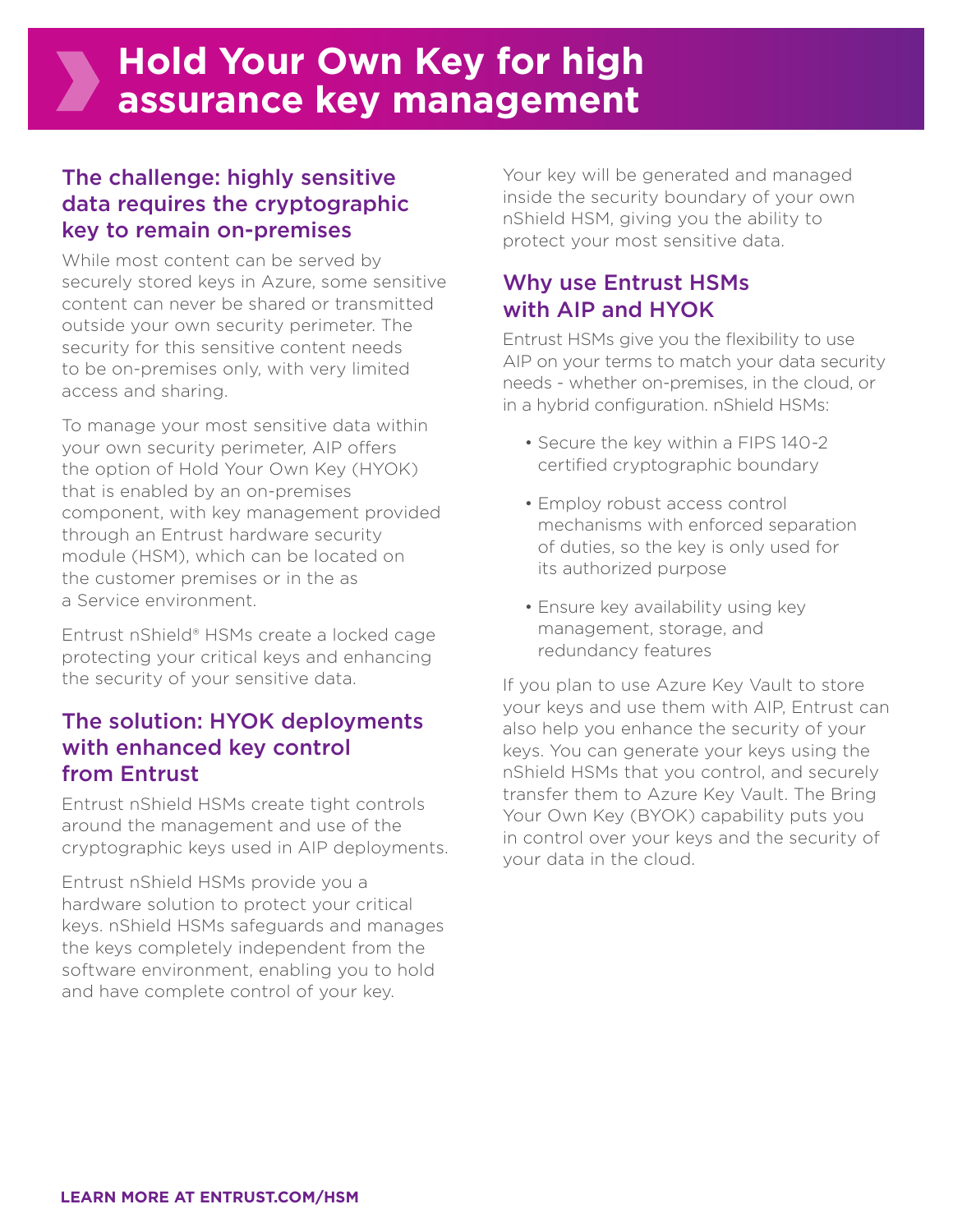## **Hold Your Own Key for high assurance key management**

## Entrust nShield HSMs:

- Protect keys in a hardened, tamperresistant environment
- Enforce security policies, separating security functions from administrative tasks
- Comply with regulatory requirements for public sector, financial services, and enterprises
- Are certified to FIPS 140-2 Level and Common Criteria certification

## Entrust nShield HSMs are available to match specific performance and budgetary needs:

- For high-volume key generation and management (or as part of a hybrid deployment), nShield Solo HSM embedded PCIe cards and nShield Connect HSM network-attached appliances provide high-performance hardware security
- nShield Connect HSMs can be deployed on customer premises or in the nShield as a Service environment
- For low-volume on-premises key generation as part of the BYOK capability, nShield Edge HSM provides convenient USB-attached hardware security

#### Entrust HSMs

Entrust nShield HSMs are among the highest-performing, most secure and easy-to-integrate HSM solutions available, facilitating regulatory compliance and delivering the highest levels of data and application security for enterprise, financial and government organizations. Our unique Security World key management architecture provides strong, granular controls over access and usage of keys.

## Microsoft

Microsoft has transformed the way businesses create and share content and build collaborative processes. Systems based on Microsoft solutions maximize productivity. To protect data, Microsoft AIP uses cryptography to establish trustworthy business environments that:

- Manage identities across organizations
- Distribute certificates for authentication
- Control user access rights to data resources
- Provide total information protection

#### www.microsoft.com

#### Learn more

To find out more about Entrust nShield HSMs visit **entrust.com/HSM**. To learn more about Entrust's digital security solutions for identities, access, communications and data visit entrust.com